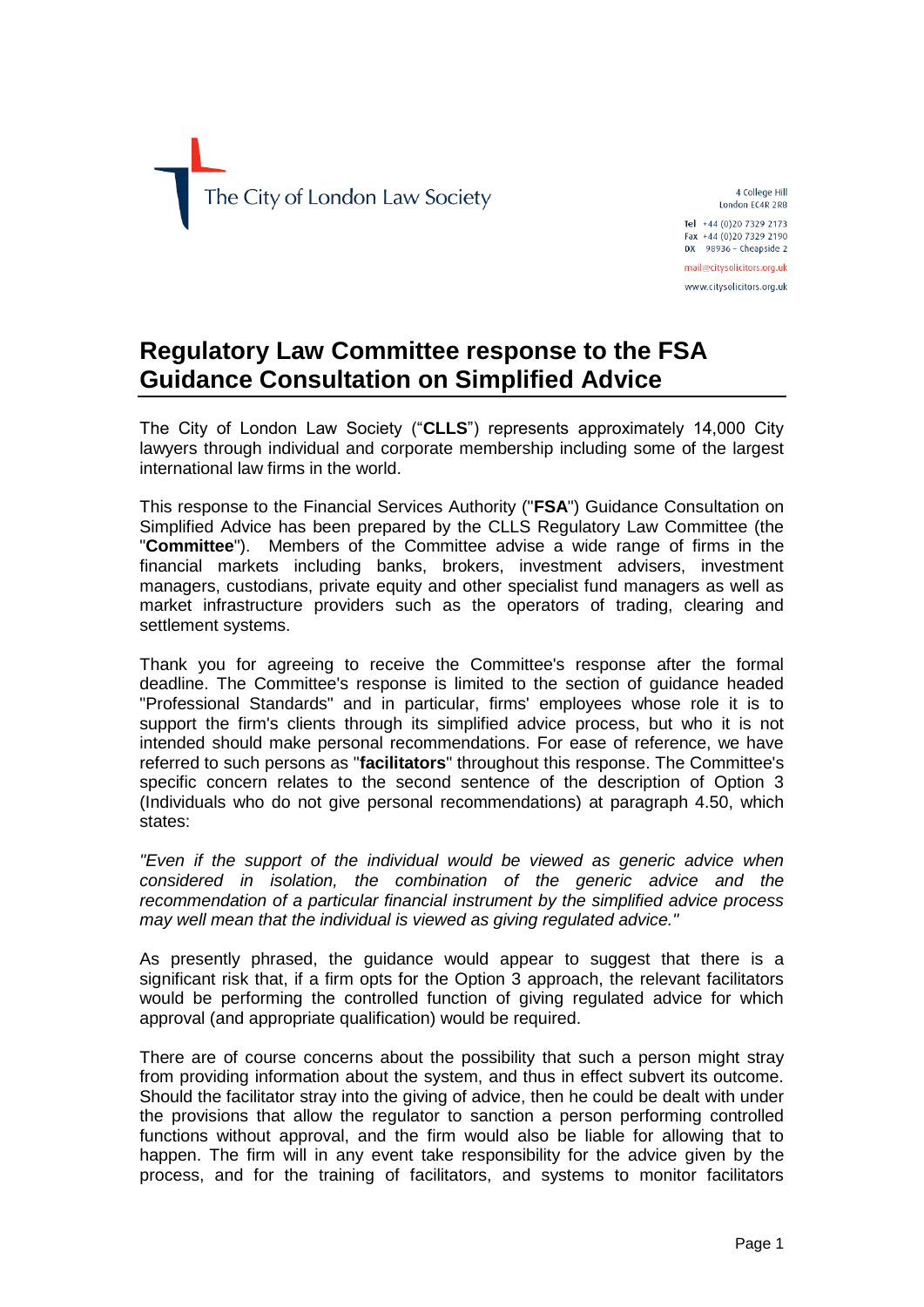performing this role and ensure that they only give generic advice, information, support and reassurance.

We can understand why the FSA might favour the "cleaner" approaches in Options 1 and 2 over Option 3. However, the Committee is of the view that Option 3 should provide a workable alternative for firms, although they take some risk in doing so specifically in relation to the human factor of the unqualified adviser making judgments on the suitability of one or more particular products, straying from his role in providing support, information and reassurance about the system into the realms of regulated advice.

The guidance in relation to Option 3 should also be read in light of the FSA's perimeter guidance in PERG 8.26.2 and 8.26.3. On that basis, provided the facilitator does not make any personal recommendation, and makes it clear that he is not doing so, then, as with the case of the decision tree, it is the firm (and the simplified advice process) that would be making the personal recommendation in cases where a facilitator only provides generic advice (e.g. "pay off your debts", "hold enough for an emergency", "consider retirement planning").

It does not seem appropriate or proportionate to seek to make the facilitator personally responsible for the outcome delivered by the firm's process. That process is after all designed by a qualified adviser who will, along with the firm, take personal responsibility for any unsuitable outcomes delivered by the process itself. It is also not entirely clear what policy imperative drives this piece of the guidance, nor what particular scenario might be driving the FSA's concern.

If the guidance remains in its current form, without further explanation or examples, then for all practical purposes it rules out option 3, rather than merely highlighting the risks firms would take on in adopting it.

We would be delighted to discuss any of the above observations and suggestions with you. In the first instance, please contact Margaret Chamberlain (Chair of the Committee) on +44 (0) 20 7295 3233 or by email at [margaret.chamberlain@traverssmith.com.](mailto:margaret.chamberlain@traverssmith.com)

## **18 November 2011**

## © CITY OF LONDON LAW SOCIETY 2011.

All rights reserved. This paper has been prepared as part of a consultation process. Its contents should not be taken as legal advice in relation to a particular situation or transaction.